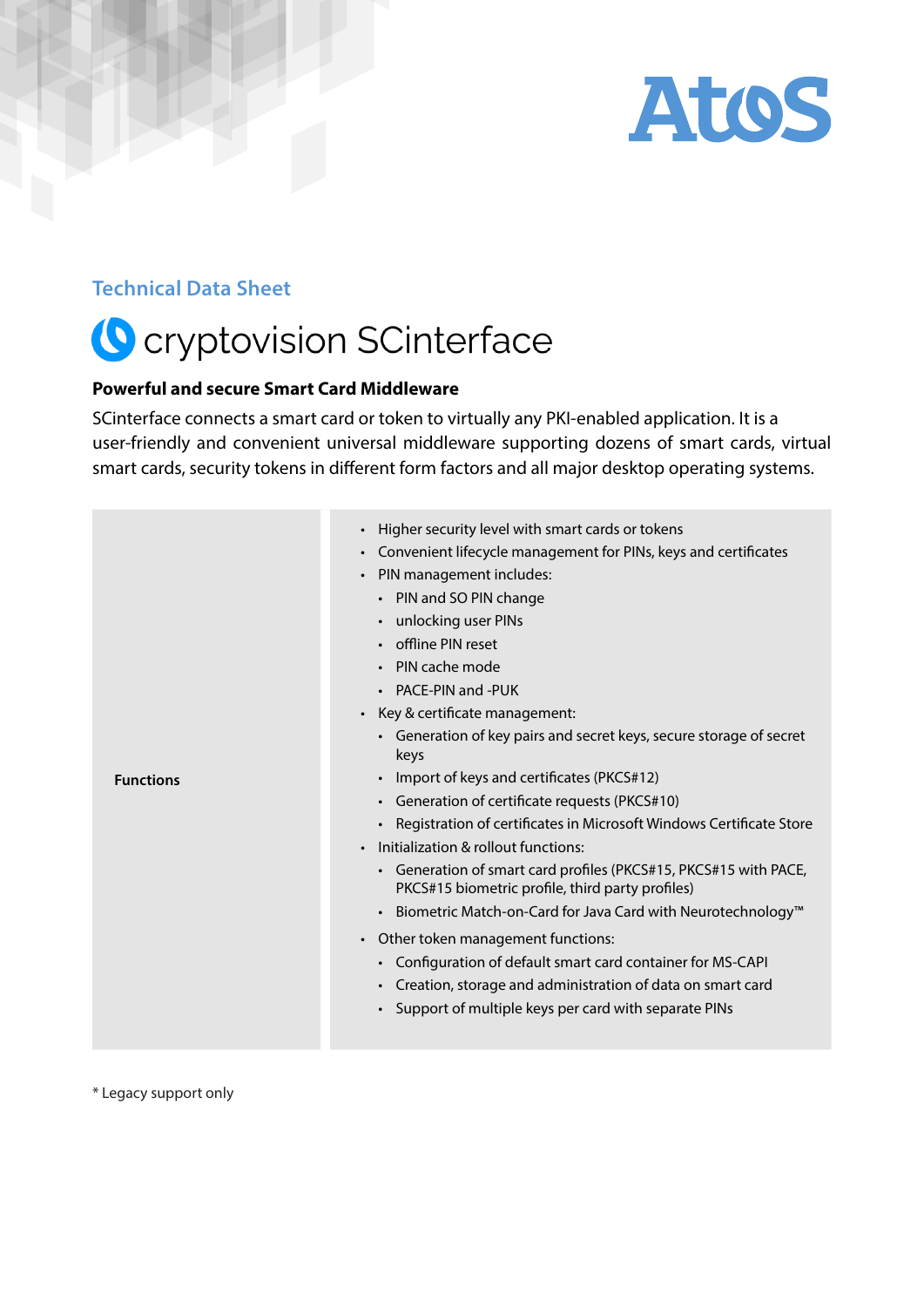| <b>Features</b>            | Support of numerous smart cards and profiles, a wide range of appli-<br>$\bullet$<br>cations, multiple platforms<br>Microsoft Virtual Smart Card (MS VSC) support, including initialization<br>and personalization<br>• Citrix, VMware, Fat- and Thin Client (IGEL, eLUX) support<br>Password Authenticated Connection Establishment (PACE) support<br>Support of elDAS-compliant "Siegel" tokens<br>Support of D-Trust siegel & signature card<br>Support of biometrics (biometric edition)<br>$\bullet$<br>Personal Identity Verification (PIV) support (PIV edition)<br>Advanced signature profile support<br>$\bullet$<br>Elliptic Curve Cryptography (ECC) support<br>• Localization via language files<br>Encrypted session PIN via Minidriver and PKCS#15-PACE profile<br>Secure PIN pad support<br>$\bullet$<br>Secure messaging support<br>$\bullet$<br>Java Card GlobalPlatform support up to Version 2.2.2 with SCP03<br>Support of ECC keys up to 521 Bit, platform dependent |
|----------------------------|-------------------------------------------------------------------------------------------------------------------------------------------------------------------------------------------------------------------------------------------------------------------------------------------------------------------------------------------------------------------------------------------------------------------------------------------------------------------------------------------------------------------------------------------------------------------------------------------------------------------------------------------------------------------------------------------------------------------------------------------------------------------------------------------------------------------------------------------------------------------------------------------------------------------------------------------------------------------------------------------|
|                            | Support of RSA keys up to 4096 Bit, platform dependent                                                                                                                                                                                                                                                                                                                                                                                                                                                                                                                                                                                                                                                                                                                                                                                                                                                                                                                                    |
| <b>Supplied modules</b>    | PKCS#11 Module (v2.4)<br><b>Full-featured CSP</b><br>Microsoft certifiable Smart Card Minidriver for Crypto Next Genera-<br>tion Key Storage Providers (Specification v7.06)<br>Microsoft certifiable read-only Minidriver<br>$\bullet$<br>Crypto Token Driver for macOS<br>SCinterface Utility for card management functions typically needed<br>$\bullet$<br>by users<br>SCinterface Manager for smart card initialization, personalization and<br>management<br>Register Tool for certificate registration in Windows Certificate Store<br>Plug-ins for validity warning and root certificate registration                                                                                                                                                                                                                                                                                                                                                                             |
| <b>Supported standards</b> | PKCS#10 for certificate requests<br>$\bullet$<br><b>PKCS#11</b><br>$\bullet$<br>PKCS#12 for key and certificate import<br><b>PKCS#15</b><br><b>ISO/IEC 7816</b><br>Microsoft CryptoAPI, CNG<br>$\bullet$<br>macOS Crypto Token Driver<br>PC/SC<br>PACE (BSI TR-03110)<br>ISO/IEC 19794-2                                                                                                                                                                                                                                                                                                                                                                                                                                                                                                                                                                                                                                                                                                  |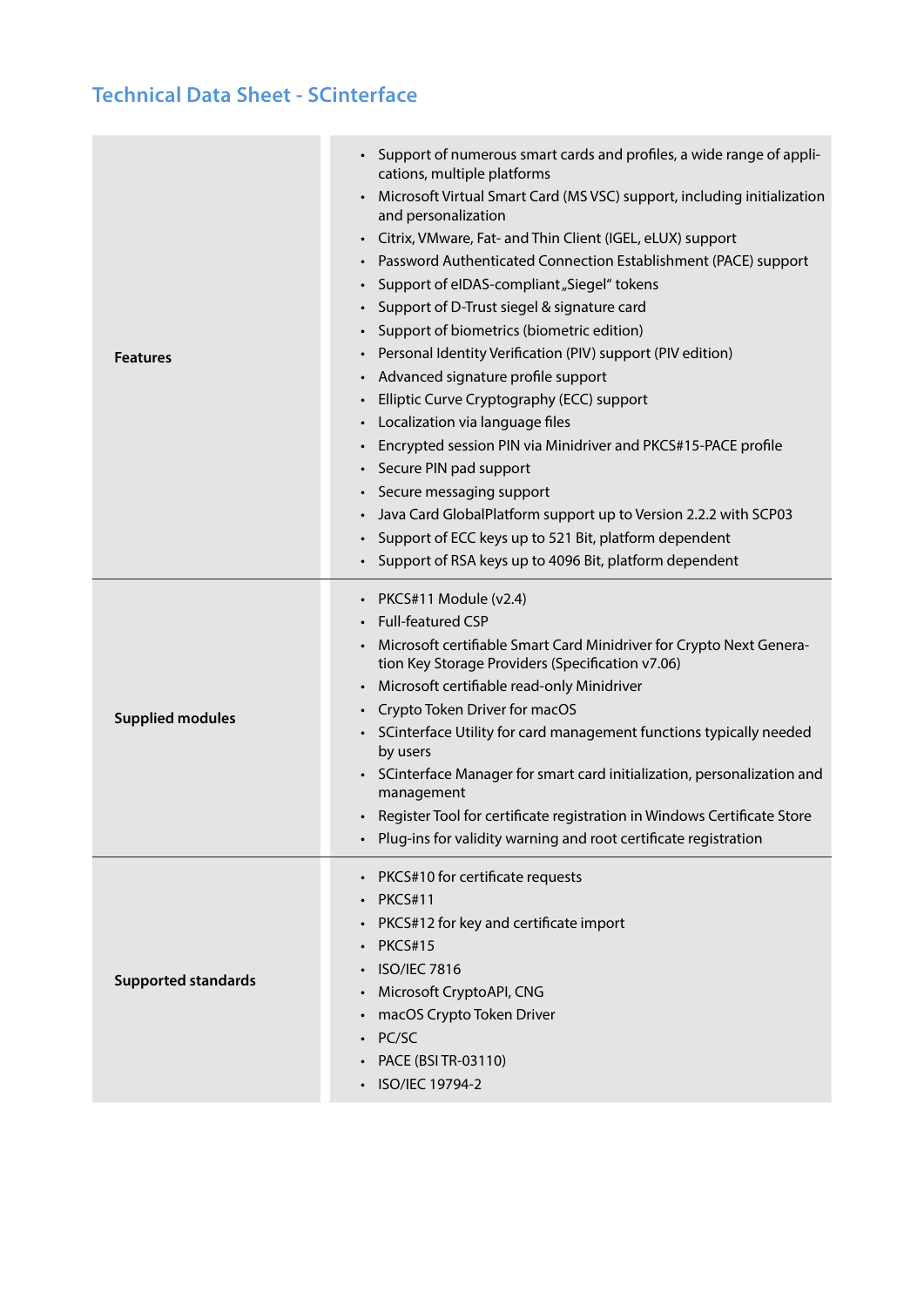|                              | • AET: AET profile                                                                                                                              |
|------------------------------|-------------------------------------------------------------------------------------------------------------------------------------------------|
|                              | • ATOS CardOS: M4.01A / V4.2 / V4.2B / V4.2C / V4.3 / V4.3B / V4.4 / V5.0<br>/ V5.3 / V5.4 / V5.5                                               |
|                              | • Austria Card JCOP: 21 V2.2 / 21 V2.3.1 / 31 V2.2 / 31 V2.3.1 / 31/72<br>V2.3.1 / 31 / 72 V2.3.1 contactless / 41 V2.2.1 / 41 V2.3.1 / 41 V2.4 |
|                              | • D-Trust: D-Trust Card 3.1 /3.4 / 4.1 / 4.4 (siegel card)                                                                                      |
|                              | $\cdot$ E.ON: Card V1 / V2                                                                                                                      |
|                              | • ePasslet-Suite 1.1/1.2 on JCOP V2.4.1R3 and on JCOP V2.4.1R3 with<br>PACE profile                                                             |
|                              | • ePasslet-Suite 2.0 on JCOP V2.4.2R3 with PACE profile                                                                                         |
|                              | • ePasslet Suite 2.1 on JCOP V2.4.2R3 with PACE profile                                                                                         |
|                              | • ePasslet Suite 3.0 on JCOP V3.0 and on G&D Sm@rtCafé Expert 7.0<br>and on Infineon SLJ52 (Dolphin) with PACE profile                          |
|                              | • ePasslet Suite 3.5 on JCOP V4.0 and on Infineon Secora ID X with<br>PACE profile                                                              |
|                              | • Gemalto: TOP IM GX4, IDClassic 340                                                                                                            |
| <b>Supported smart cards</b> | · G&D: Sm@rtCafé Expert 3.1 / 3.2 / 4.0 / 5.0 / 6.0 / 7.0                                                                                       |
| and tokens                   | • G&D: STARCOS 3.0 / 3.1 / 3.2 / 3.4 / 3.4 (Swiss Health Card eGK) / 3.4<br>(Swiss Health Card VKplus G2) / 3.5 / 3.52                          |
|                              | • G&D: StarSign CUT S Token (SCE 7.0)                                                                                                           |
|                              | • HID: Crescendo C700                                                                                                                           |
|                              | • HID: iCLASS Px G8H                                                                                                                            |
|                              | · Infineon: JCLX80 jTOP / SLJ52 (Dolphin/Trusted Logic), Secora                                                                                 |
|                              | • MaskTech MTCOS Pro 2.5 with PACE (BSI TR-03110), EC and RSA, inclu-<br>ding "profile protection" (ISO 7816/15) via PACE-CAN                   |
|                              | • Microsoft: Virtual Smart Card                                                                                                                 |
|                              | • NXP: JCOP V 2.1 / V2.2 / V2.2.1 IDptoken 200 / V2.3.1 / V2.4 / V2.4.1 /<br>V2.4.2 R1+R2+R3 / V2.4.2 R3 SCP 03 / V3.0 / V4.0                   |
|                              | Siemens: CardOS M4.01a / V4.3B / V4.4<br>$\bullet$                                                                                              |
|                              | SwissSign: suisselD (CardOS M4.3B / M4.4)                                                                                                       |
|                              | • TCOS: Signature Card 1.0 / 2.0                                                                                                                |
|                              | TU Dortmund: UniCard (SECCOS)                                                                                                                   |
|                              | • Volkswagen: PKI Card (CardOS M4.3B /4.4)                                                                                                      |
| <b>Add-ons</b>               | • SCinterface Cache: secure PIN caching                                                                                                         |
|                              | PKCS#11 module for iOS                                                                                                                          |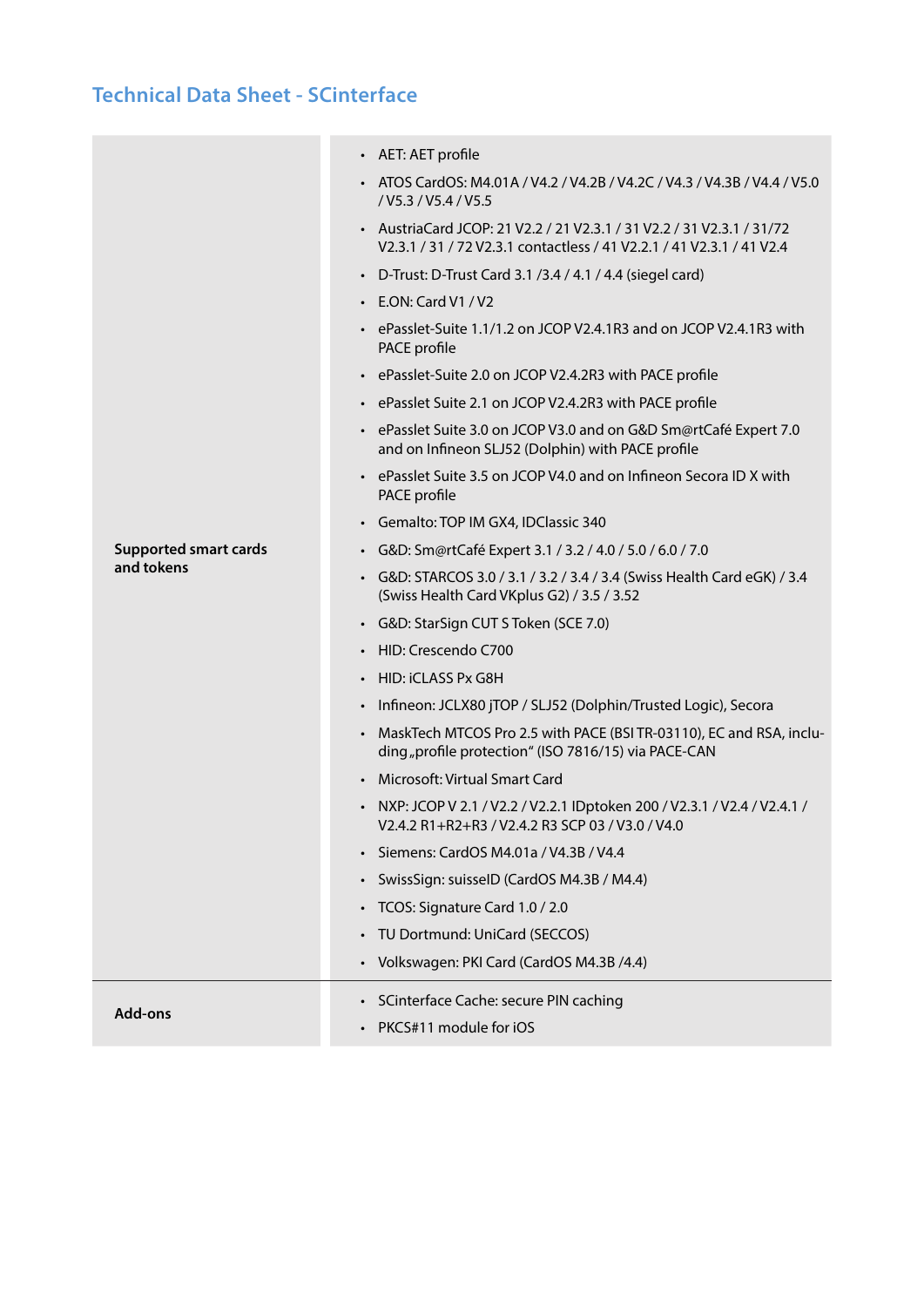| <b>Editions</b>                                         | • SCinterface biometric: match-on-card fingerprint authentication<br>SCinterface PIV: supports FIPS201-2 PIV NIST standard<br>SCInterface eID: for electronic identity documents                                                                                                                                                                                                  |
|---------------------------------------------------------|-----------------------------------------------------------------------------------------------------------------------------------------------------------------------------------------------------------------------------------------------------------------------------------------------------------------------------------------------------------------------------------|
| <b>Supported readers</b>                                | All PCSC 2.0 compliant readers (macOS, Unix/Linux needs "pcsclite"),<br>recommended:<br>Identiv CLOUD 2700 F (not for macOS)<br>Identiv CLOUD 4700 F<br>Cherry SmartTerminal ST-2000 (Class2)<br>REINER SCT cyberJack® RFID standard<br>REINER SCT cyberJack <sup>®</sup> wave<br><b>Mobile Readers:</b><br>Identiv @MAXX ID-1<br>$\bullet$<br>Identiv SCR3500<br>Identiv SCL3711 |
| <b>Supported readers</b><br>with fingerprint<br>sensors | ACS AET52 / AET63 / AET65<br>$\bullet$<br>Omnikey 7121 Biometric<br>Futronic FS 82<br>$\bullet$<br>All finger print readers supported by Neurotechnology                                                                                                                                                                                                                          |
| <b>Supported biometrics</b>                             | Biometric Match-on-Card for Java Card with Neurotechnology <sup>™</sup>                                                                                                                                                                                                                                                                                                           |
| <b>Cache configuration</b><br>options                   | • via KeyUsage<br>via time limit<br>• via process (white/black listing)<br>Options can be combined for highly selective confuguration                                                                                                                                                                                                                                             |
| <b>Supported platforms</b>                              | Microsoft:<br>• Windows 8.1, 10<br>• Windows Server 2012 R2, 2016, 2019<br>Linux:<br><b>RHEL 7, 8</b><br>Ubuntu 18.04 LTS / 20.04 LTS<br>SLED/SLES 15<br>macOS:<br>Mojave (10.14)<br>Catalina (10.15)<br>Big Sur (11)                                                                                                                                                             |

\* Legacy support only